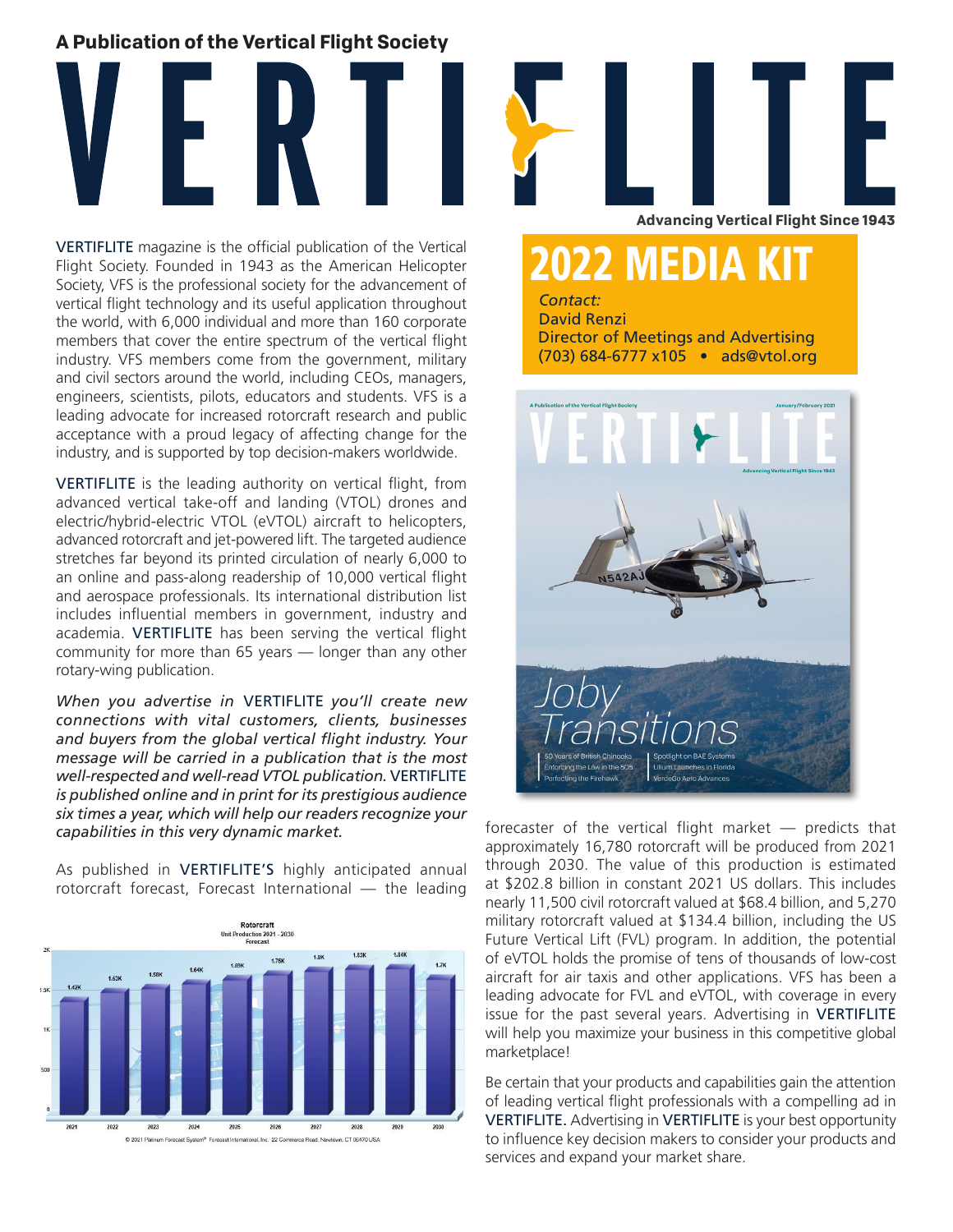# **Editorial Calendar**

VERTIFLITE, published bi-monthly, is the leading vertical flight technology publication. Every issue includes an insightful "Commentary" by VFS Executive Director Mike Hirschberg, the latest industry briefs, a profile on a distinctive VTOL leader, in-depth stories on vertical flight technology by our award-winning authors — such as VERTIFLITE Senior Editors Frank Colucci and Kenneth Swartz updates on eVTOL and Future Vertical Lift (FVL), spotlights on leading and innovative companies, and a review of VFS member activities.

**The January/February issue** examines electric VTOL: Where does military eVTOL makes sense, and particularly which configurations might pay off in military missions, such as those being considered under the US Air Force's Agility Prime program, which aims to accelerate eVTOL development using novel funding mechanisms. In addition, the Canadian Vertical Lift Autonomy Demonstrator (CVLAD) project aims to reduce human errors and increase operational effectiveness of rotary-wing operations in degraded visual environments. This issue will look at how the program is progressing in its efforts to fly a Chinook helicopter autonomously and what could be next for the Canada's autonomous aircraft efforts.

This issue have bonus distribution at the VFS Transformative Vertical Flight Meeting — featuring our Aeromechanics Technical Meeting and 9th Annual eVTOL Symposium — in San Jose, California, in Jan. 25–27, 2022.

#### *Material Close Date: Nov. 30, 2021.*

**The March/April Forum issue** focuses on advancements in commercial rotorcraft. Aircraft like the Bell 525 have embraced advanced health and usage monitoring systems (HUMS) that allow maintainers to quickly identify problems, and automate inspections and data collection. This issue considers how these systems are laying the foundation for condition-based maintenance (CBM). In addition, the Airbus RACER helicopter demonstrator promises to provide high-speed and cost-efficient flight while minimizing fuel and noise emissions. VERTIFLITE looks at what Airbus is seeking to learn from RACER, and how it might inform the goals of the European Union's Clean Sky 2 program, which seeks to reduce the environmental footprint of the aviation sector.

This issue will have bonus distribution at the Helicopter Association International (HAI) HELI-EXPO on March 7–10, 2022 in Dallas, Texas, and the Army Aviation Association of America (Quad A) Mission Solutions Summit, April 3–5, 2022 in Nashville, Tennessee. This is also the pre-Forum 78 issue and it offers an excellent opportunity for exhibitors to build booth traffic for the 78th Annual Forum in Fort Worth, Texas, on May 10–12, 2022.

#### *Material Close Date: Jan. 31, 2022.*

**The May/June issue** reports on the US Department of Defense programs that are developing the next generation of combat rotorcraft. It will look at the Marine Corps' efforts to define the requirements for the Attack Utility Replacement Aircraft (AURA), a planned replacement for the Marine Corps' Bell AH-Z Vipers and UH-1Y Venoms. VERTIFLITE will also update readers on the Army's progress on developing engines for the Future Long Range Assault Aircraft (FLRAA) and the Future Attack Reconnaissance Aircraft (FARA). It will provide updates on the T55, T408, T901 and AE1107 engine programs, and what might be done to extend today's turboshafts to FVL programs.

This issue will also be distributed at the Vertical Flight Society's 78th Annual Forum & Technology Display, May 10–12, 2022 in Fort Worth, Texas, as well as the AUVSI XPONENTIAL unmanned systems trade show, April 25–29, 2022 in Boston, Massachusetts.

#### *Material Close Date: March 31, 2022.*

**The July/August issue** includes a summary of the Vertical Flight Society's 78th Annual Forum and Technology Display. In addition, it will examine recent developments in electric aircraft. The issue will look at how NASA's Electric Powertrain Flight Demonstration (EPFD) program aims to accelerate hybrid electric flight in commercial fixed-wing aviation. It will consider the implications of the EPFD program for rotary-wing aircraft.

This issue will also be distributed at the 16th Annual Electric Aircraft Symposium (EAS) in Oshkosh, Wisconsin, and the adjacent EAA AirVenture in July 2022.

#### *Material Close Date: May 31, 2022.*

**The September/October issue** will include a feature article on obstacle avoidance technology: reliable, affordable, lightweight helicopter solutions remains an elusive safety aid for commercial and military rotorcraft; VERTIFLITE looks at current technologies and development initiatives. This issue also takes a look at naval helicopter developments including unique naval requirements for an Attack/ Utility Replacement Aircraft (AURA) based on FVL technologies.

This issue will also be distributed at the VFS Helicopter Military Operations Technology (HELMOT) Meeting in Hampton, Virginia, in October 2022.

#### *Material Close Date: July 29, 2022.*

**The November/December issue** focuses on developments in autonomy in aircraft. It will include reflections from industry and government about certification testing of large optionally piloted rotorcraft. It will examine how the industry can build confidence in a hands-off helicopter. Our annual Corporate Member Directory will also provide the details of the Society's 160+ corporate members, including a current description of their activities and points of contact at these leading VTOL-related companies.

This issue will also support the VFS 10th Biennial Autonomous VTOL Technical Meeting & 10th Annual Electric VTOL Symposium in Phoenix, Arizona, January 24-26, 2023.

**VERTIFLITE Staff**

*Material Close Date: Sept. 30, 2022.*

| Director of Advertising   | <b>Senior Editors</b>                              |
|---------------------------|----------------------------------------------------|
| <b>David Renzi</b>        | <b>Frank Colucci</b><br><b>Kenneth I. Swartz</b>   |
| Publisher/Editor-in-Chief |                                                    |
| <b>Mike Hirschberg</b>    | <b>Contributing Editors</b><br><b>Ian V. Frain</b> |
| <b>Managing Editor</b>    | <b>Robert W. Moorman</b><br><b>Richard Whittle</b> |
| <b>Dan Gettinger</b>      | <b>Nicolas Zart</b>                                |
| Assistant Editor          | <b>Graphic Design</b>                              |
| Jessica M. Starr          | <b>Austin Fitz, Ironmark</b>                       |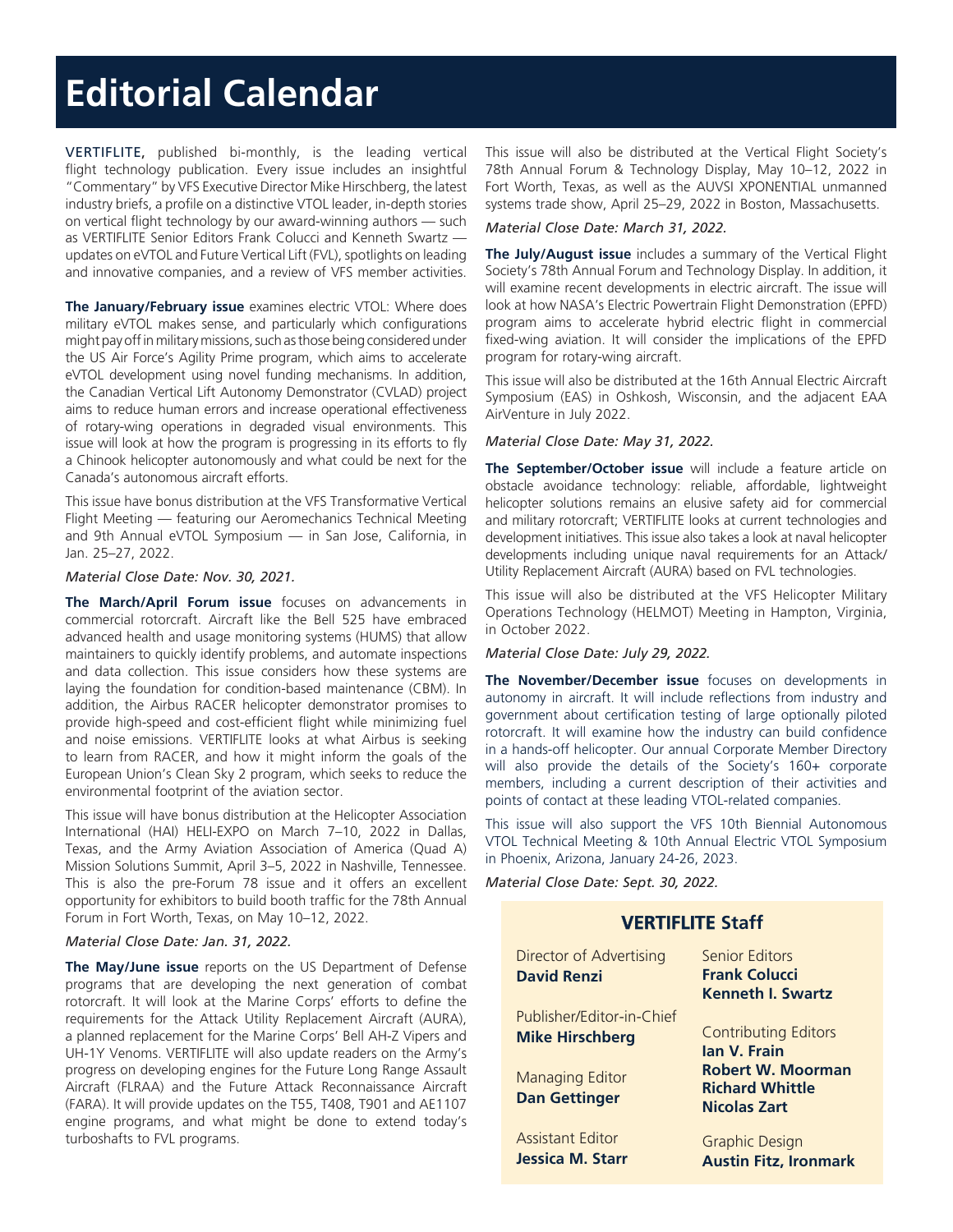# **VFS 2022 Advertising Rates**

# **Vertiflite Magazine**

| <b>Ad Size</b> | <b>Member</b> | Non-Member |
|----------------|---------------|------------|
| Full Page      | \$3,500       | \$4,375    |
| 1/2 Page       | \$2,500       | \$3,125    |
| 1/4 Page       | \$1,800       | \$2,250    |
| Cover 2        | \$4,000       | \$5,000    |
| Cover 3        | \$3,800       | \$4,750    |
| Cover 4        | \$4,500       | \$5,625    |

Published six times a year. All fees are in USD. No additional charge for bleeds. Receive a 5% discount for annual reservations, as well as a free banner ad on the VFS Online Membership Directory web page when you purchase six equal size VERTIFLITE ads. As a bonus, your banner ad will also be displayed on the Forum Registration web page. Banner ads will appear in a random rotation with other participating advertisers.

# **VFS Online Advertising**

# **Forum 78 Final Program**

| Placement | <b>Member</b> | Non-Member |
|-----------|---------------|------------|
| Full Page | \$3,000       | \$3,750    |
| Cover 2   | \$3,250       | \$3,900    |
| Cover 3   | \$3,150       | \$3,780    |
| Cover 4   | \$3,500       | \$4,200    |

# **Forum 78 Proceedings**

| Placement   |         | Member   Non-Member |
|-------------|---------|---------------------|
| Proceedings | \$5,000 | \$6,000             |

Forum 78 Proceedings is a compilation of all of the technical papers presented at the VFS Annual Forum. Sponsorship includes advertising space on the back cover of the CD-ROM, on the index page on the CD-ROM and the index page of the online and downloadable versions.

| Location                                           | <b>Ad Size</b>              | <b>Price</b>                               | URL                        |
|----------------------------------------------------|-----------------------------|--------------------------------------------|----------------------------|
| <b>VFS Membership Directory</b>                    | $720 \times 100 \text{ px}$ | \$1,000/year (multiple banners may rotate) | hover.vtol.org             |
| Forum Registration                                 | 720 x 100 px                | \$1,000/year (multiple banners may rotate) | ahs.portal.membersuite.com |
| My VFS website banner                              | 920 x 100 px                | \$3,500/year or \$2,500 for 6 months       | www.vtol.org/my-VFS        |
| VFS Online Store website banner                    | $920 \times 100$ px         | \$1,750/year or \$1,000 for 6 months       | www.vtol.org/store         |
| Electric VTOL website<br>leaderboard (1 available) | 728 x 90 px                 | \$5,000/year or \$2,750 for 6 months       | www.eVTOL.news             |
| Electric VTOL website                              | 262 x 225 px                | \$5,000/year or \$2,750 for 6 months       | www.eVTOL.news             |
| Electric VTOL Newsletter                           | 648 x 95 px                 | \$5,000/year or \$2,750 for 6 months       | www.eVTOL.news/newsletters |
| Electric VTOL Newsletter                           | 225 x 260 px                | \$5,000/year or \$2,750 for 6 months       | www.eVTOL.news/newsletters |

## *VFS Online Membership Directory/Forum 78 Website Banner Ad — \$1,000/year*

When you advertise on the VFS Online Membership Directory, you gain year-round advertising exposure to a virtual "Who's Who" in the international vertical lift community. Widely accessed by thousands of VFS members, this service enables our members to quickly and simply find out contact information about the leading vertical flight technologists in the world. It is available only to Society members — the leaders in the global vertical flight technical community.

## Purchase six equal size advertisements in VERTIFLITE magazine and receive an VFS website banner for free **— \$1,000 value!**

As an added bonus, your banner ad will also appear on the Forum 78 online registration page. Ensure that your company will be seen by top government and industry officials when registering for Forum 78 or viewing the Membership Directory. Banner ads will appear in a rotation with other participating advertisers. No additional charge for banner ad creation. See the mechanical specifications table for banner ad technical requirements. All banner ads offer hyperlinks direct to your website.

## Sample Banner Ad



VFS Banner Advertisement \$1,000 USD (If Purchased Separately)

## *Electric VTOL News*

Do you want to get your products and services in front of the leading developers, experts and suppliers for the burgeoning electric VTOL industry? Advertise to this elite audience on the site that is used by the eVTOL industry – www.eVTOL.news – and the world's first and foremost newsletter for this technical community, the Electric VTOL News.